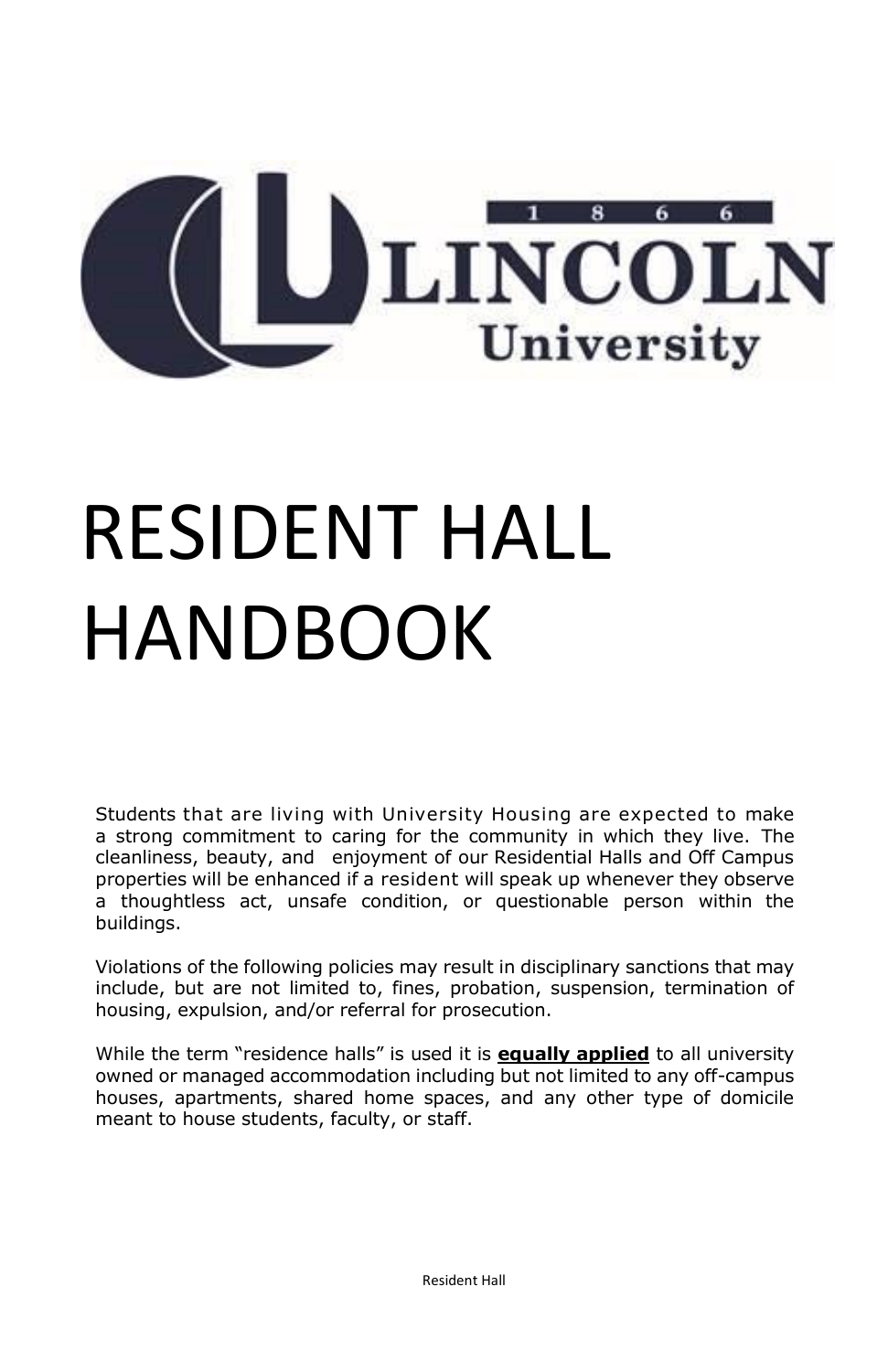## **ON-CAMPUS HOUSING POLICY**

All entering unmarried freshmen students under 21 years of age and whose primary domicile is beyond a 60 mile radius of the university are required to live on campus for four (4) consecutive semesters. Entering freshmen will be placed in **Dawson Hall** as their domicile preference for the Academic Year. If a space is not available in Dawson Hall, the entering freshman will be placed in a designated Freshman/First Year student overflow.

International students under the age of 21 are required to reside in campus housing for four (4) consecutive semesters.

Transfer students under the age of 21 and whose primary domicile is beyond a 60 mile radius of the university are required to reside in the campus residence halls for the remainder of four (4) consecutive semesters; e.g., students who lived on campus at another institution for one (1) semester are required to live in the campus residence halls for three (3) semesters.

Room and board are mutually inclusive components of this contract and all students living on campus must have a meal plan. **ALL** students who meet the on-campus housing criteria will be billed for the room and board charges, this means even if you decide to forego living on campus, you will still be billed for a meal plan and room charges.

Married students, students with young children, and Veterans of the U.S. Armed Forces are exempt from living on campus.

## **OVERFLOW POLICY**

In the event rooms on campus are not available to accommodate all students affected by the On-Campus Housing Policy, a waiting list will be maintained. Those students on the waiting list will be furnished with a list of off-campus realtors. Those students will be responsible for their own housing that semester. In the event that the lease for off-campus housing is a 12 month lease, students will be expected to fulfill the requirements of Lincoln University and spend two concurrent semesters on campus. Students on the waiting list will be notified when space is available for them to move on campus.

Each student living off campus, due to unavailable space, must report to the Office of Residential Life with their current address and phone number. These students will be notified by mail of their room assignment on campus for the following semester/year.

## **POLICY EXEMPTIONS**

Students who desire exemption from living on campus this policy must file a written request to the Office of Residential Life Appeals Board, c/o Vice President for Student Affairs, **303** Young Hall, Jefferson City MO 65101.

If you have questions please email **housing@lincolnu.edu** or call 573-681-5478 for assistance.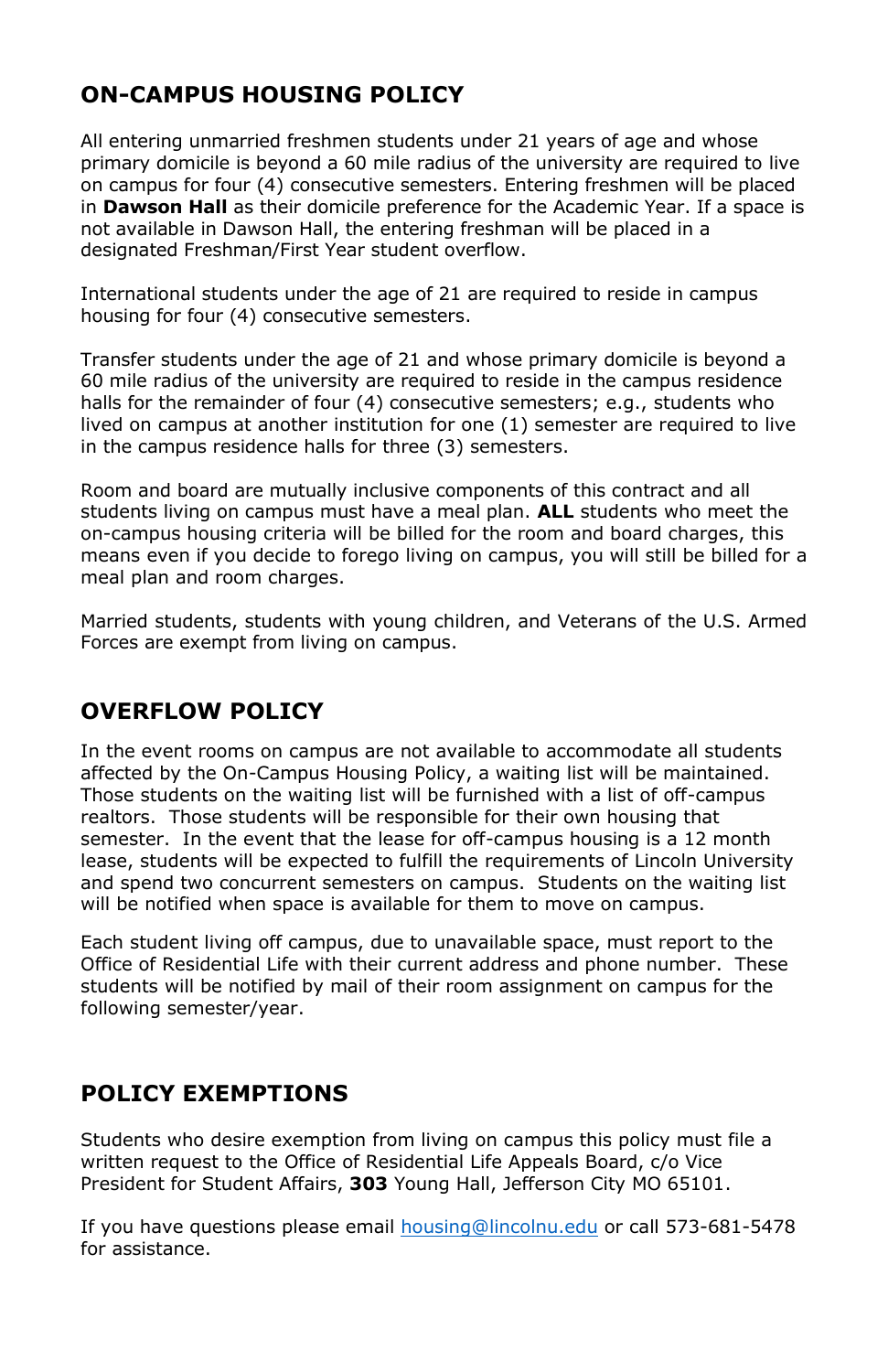**MOVE-IN:** A **"ROOM CONDITION REPORT"** will be provided to the resident at the time of moving in. This form must be filled out and returned immediately the same day. The resident must note in writing of any defects or damages to the room, fixtures, appliances and furniture, if any. Otherwise the assigned space, will be considered to be in a clean, safe and good working condition and the resident will be responsible for defects or damages occurred during their stay.

**MOVE-OUT:** The resident must check-out with residence hall staff by appointment or using the express check-out method when transferring assigned spaces or when leaving the residence halls for break or end of contract. The resident is responsible to leave the assigned space and common areas in the same condition as when received; i.e. in a good, clean and sanitary condition, reasonable wear and tear excepted, including removing all trash and returning furniture (as applicable) to its original placement. The resident must also surrender all keys issued by the residence halls. Failure to clean or return keys will result in charges as will any damage beyond reasonable wear and tear. Failure to properly check out may result in an **Improper Check-Out** fine of at least **\$150**.

**IMPROPER CHECK-OUT:** Any resident failing to properly check out will be charged a **\$150 fine** and any applicable fees for room damages and/or lost keys. Proper check out includes the removal of all personal belongings from the resident's room. In the event this does not take place, residence hall staff will inventory, pack and donate to charity or dispose of the resident's belongings.

**UTILITIES:** Residents are not allowed to terminate, change, add or alter the utilities or utility providers for any assigned space in any residence hall or university owned/managed off campus property without the express written approval of the Director of Residential Life or designated representative. Residents are also not allowed to affix or have affixed satellite dishes, antenna, or similar devices to the property or grounds surrounding of any residence hall or university owned/managed off campus property.

**FURNITURE AND APPLICABLE APPLIANCES:** Residents assume full responsibility for items furnished by the University in the assigned spaces. Furniture, appliances, and other items must be returned to the university in as good condition as when received. The resident is responsible for returning all furniture to its original position before leaving. Furniture and other items cannot be removed from the assigned spaces without our written consent. No furniture is to be placed outside of the rooms in any hallways, pathways, walkways, lounges, or areas outside the buildings. Removing any furniture, appliances, or other such items belonging in the assigned spaces will result sanctions such as a **\$50 fine** and/or referral to Student Judicial. Residents are responsible for any damages or cleaning charges and must respect any furniture, appliances, or other university items. Residents will be held accountable for the costs of repair or replacement, as determined by the University. Furniture, appliances, and other items that are within common areas of the building or assigned spaces may similarly not be removed or moved by the residents. If such items that belong in common rooms or lounges are found in a resident space, a **\$50 fine** and/or referral to Student Judicial.

**MAINTENANCE:** Residents are not allowed to perform any repairs, painting, wall papering, electrical changes, or other alterations. Residents cannot change or add any lock without prior written consent from the Office of Residential Life.

Residents must report any issues to the Residential Staff so that a work request may be submitted and University vendors may make repairs. Failure to notify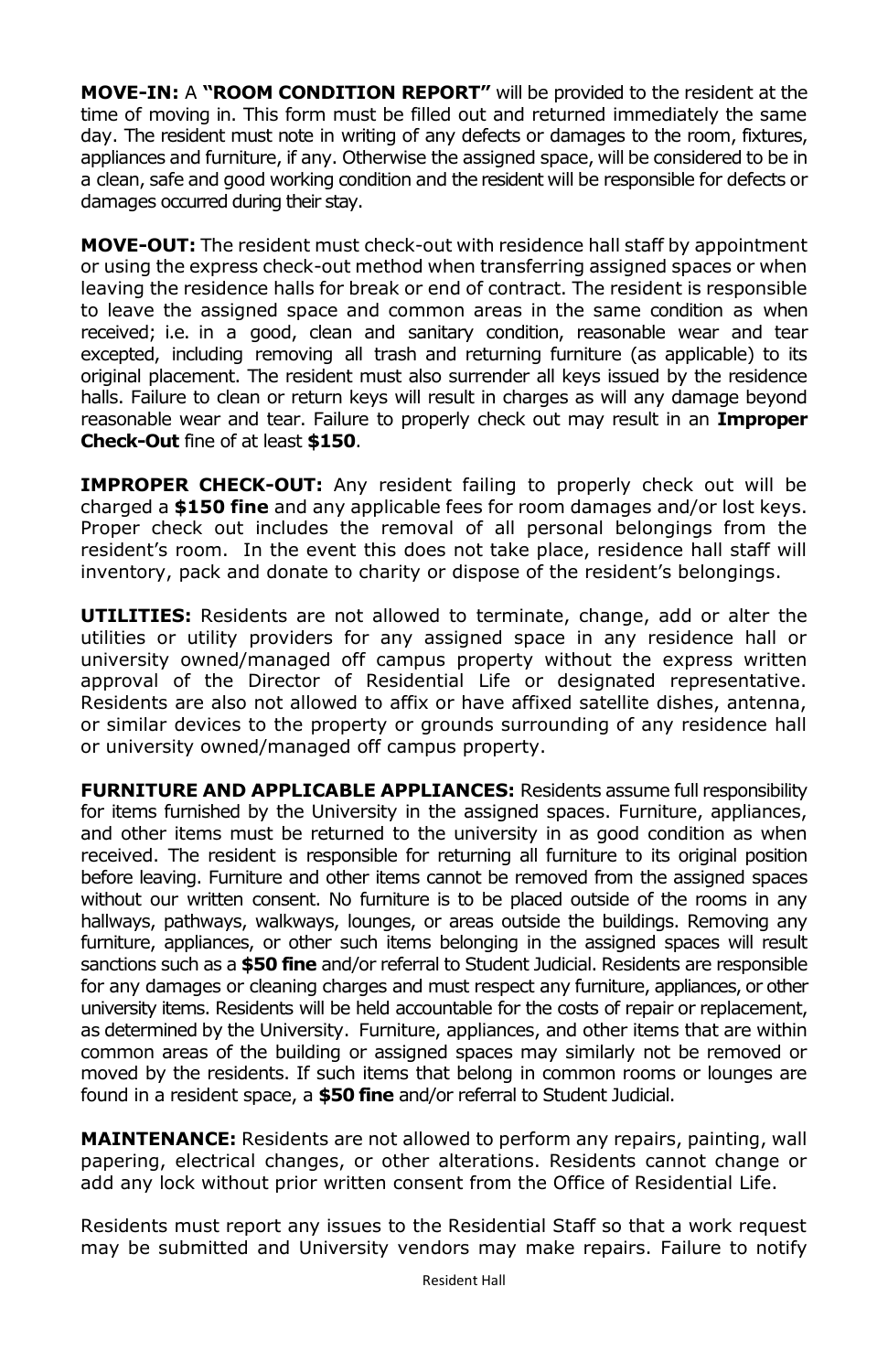staff of needed repairs that result in further damages to the residence hall, may result in sanctions including but not limited to the resident being held responsible for costs. Residents must report potential or suspected mildew, mold, HVAC issues, plumbing problems, signs of water leaks, or water infiltration. The University will respond in accordance with state law to repair or remedy the situation as necessary.

The University reserves the right to, with or without notice, temporarily turn off equipment and interrupt utilities to avoid property damage or to perform work requiring such interruption as determined in our sole judgment. The University will not be liable for any inconvenience, discomfort, disruptions or interference when making repairs, alterations or improvements. If the resident requests any repairs, they will be done during usual working hours.

**SAFETY**: Residents are expected to exercise due care for themselves, their property, and others. Full cooperation with LUPD, university staff, and residential life staff is expected from all residents in matters of security and safety. Actions that compromises the security or safety of residents or residential areas will be handled through student conduct.

Residents are expected to carry University Student ID or another form of photo identification from a government institution while on campus. Residents are not allowed to give this identification to another individual with the purposes of providing access to dining facilities or residence halls. Additionally residents are not allowed to provide their keys, access cards, or access codes to other individuals; even if family members, friends, legal guardians, or other such individuals.

Residents are also not allowed to tamper with or make inoperable any security, smoke alarm, or fire system. Residents are not allowed to prop open entrance doors to the building, locked areas of the residence halls, or their own residence rooms in order to allow others entry to restricted areas or other areas without escort.

**ROOM ENTRY**: Lincoln University reserves the right to enter all areas of the campus and residence halls, including resident rooms if there is reason to believe that a health or safety emergency exits. Maintenance, property inventory and inspection, safety and sanitation inspections will occur on a regular basis. Every possible effort will be made to conduct such inspections while the assigned student is present. At that time, the student will be fully appraised of their rights and the purpose of the inspection.

**SURVEILLANCE:** At various locations, there are alarm monitoring and video cameras in place. These are not in place to stop an even in progress. Disruption or blocking of these surveillance is prohibited. Only University staff, authorized security personnel, and LUPD will have rights to access or view this surveillance.

**PHOTOGRAPHS**: Lincoln University reserves the right to use any photograph or image including video or video stills taken in any public spaces, grounds, offices, or sponsored event by or at Lincoln University. We have the irrevocable and unrestricted right and permission to copyright and to use, re-use, publish and republish these photos, videos, or stills in which you may be included or visible without restriction as to changes or alterations. Residents waive any right to inspect or approve of the finished product in this regard.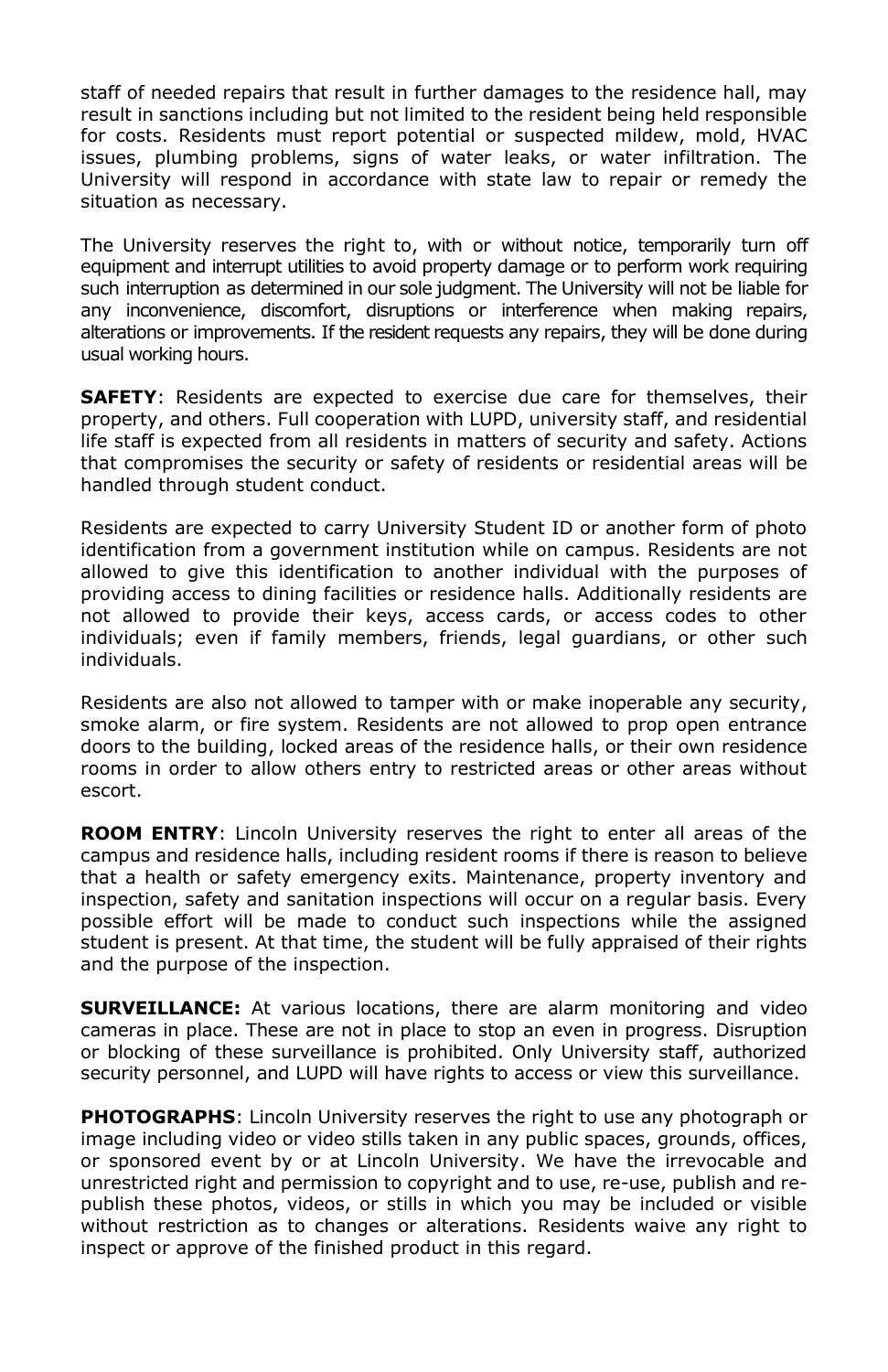# COMMUNITY RULES

CL1. **IMPLIED CONSENT:** All residents in an apartment/room/lounge/area will be held responsible of their behavior/objects in that apartment, room, lounge or area. In addition, any resident in the presence of a policy violation, can be held responsible, even if that resident is not specifically observed participating in or in possession of an inappropriate item/object. This is called implied consent. Residents that are witnessing inappropriate behavior or housing violations are expected to leave that area and report the situation immediately to housing staff.

CL2. **CHRONIC MISBEHAVIOR:** Residents who establish an unacceptable patter of misconduct and is frequently in trouble, even if the offenses might be minor, may be considered to have chronic misbehavior. A pattern of recalcitrance, irresponsible conduct, or manifest immaturity may be interpreted as a significant disciplinary problem. Upon the Universities discretion, such a pattern of behavior may result in an eviction.

CL3. **GUESTS:** Residents are responsible for their visitors/guests behavior and will be ultimately held accountable for their compliance with all of the Community Living policies as well as applicable rules and regulations. If a resident allow someone access to our community (all areas of the residence halls including stairwells, lounges, lobbies, elevators, common areas, or assigned spaces), they are considered that resident's guest. Guests/Visitors are to be escorted at all times by the resident and may not stay alone in any area of the residence hall without the resident present. **Visitors/guests must be in good standing with the University** and local authorities to be allowed to visit. Individuals that have been asked to leave residence halls due to withdrawal or deregistration, individuals on suspension or probation, individuals expelled or previously evicted, or students currently being adjudicated by Student Judicial are not allowed to be guests of visitors of others in residence halls.

CL4. **VISITATION:** The University reserves the right to revoke or change visitation rules in all or any residence hall where there is concerns of behavior deemed detrimental to the health, safety, welfare, privacy and/or security of residents and damage to the residence halls. The University similarly reserves the right to revoke or change visitation rules for individuals or ban individuals from the residence halls when deemed necessary. Some residence halls, such as the freshmen hall and freshmen overflow hall, may have visitations policies posted and enforced that change from the following information:

- There are no overnight visitations in the residence halls.
- There are no visitation during move-ins, move-outs, breaks, midterms and final exams.
- Visitations do not start until the third Monday after the residence halls open each semester.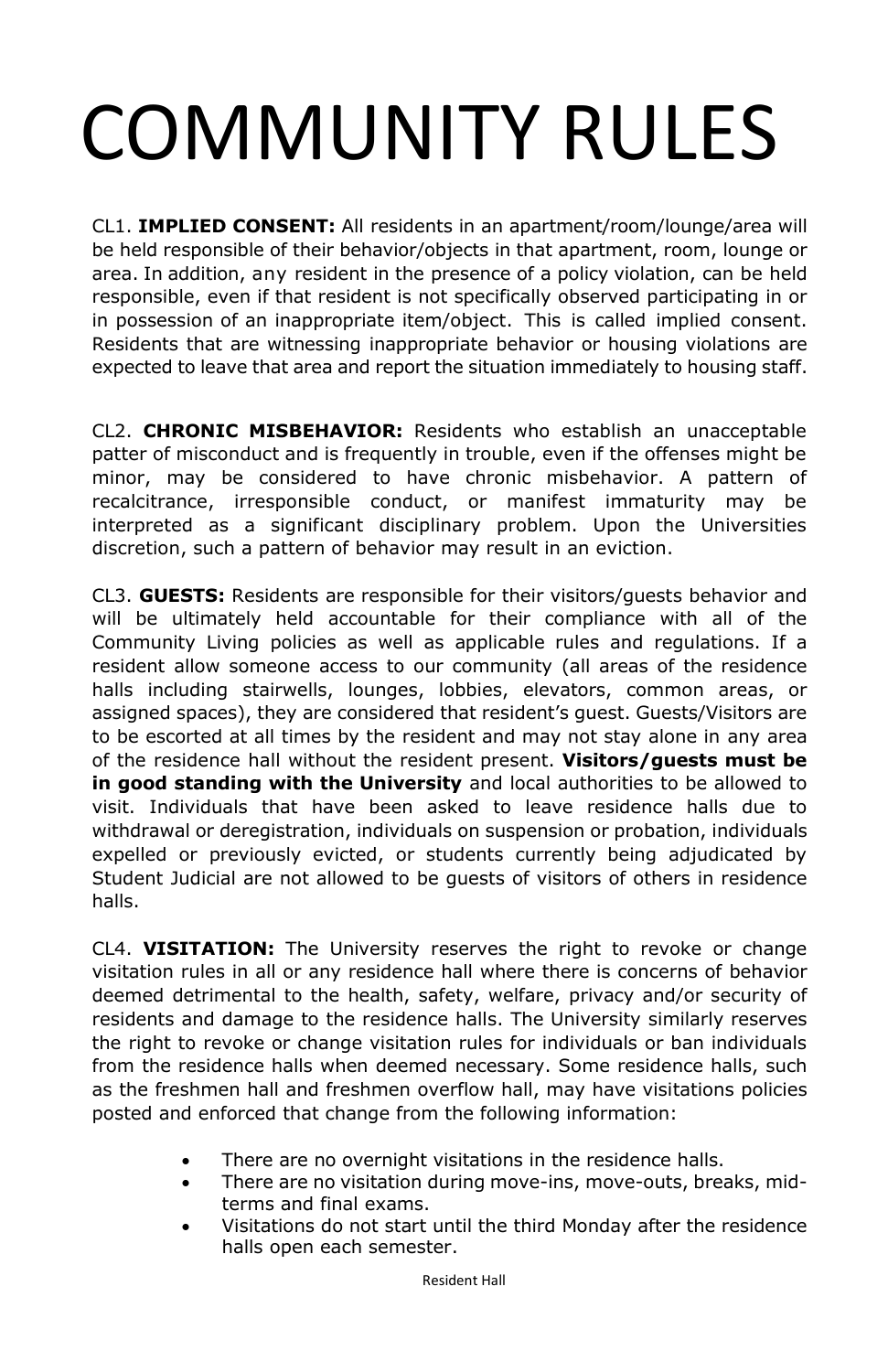### **Designated Visitation Hours**:

o Sundays to Thursday 5pm to 11pm

- o Fridays and Saturdays 5pm to 1am
- Resident may choose to limit visitations in their own room. This can be done with a **"Roommate Agreement"** filled out by involved parties.
- Resident hall committees and/or councils, with the approval of the Office of Residential Life, may elect to reduce or eliminate visitation.
- If a residence hall desk is closed, there is no visitation allowed at that time unless a residential staff member is contacted and agrees to process the visitation.

### **Visitors:**

- Must meet their host at the front desks or outside the residence halls.
- Must be able to provide Lincoln University ID or government issues photo identification such as a drivers' license or passport. This id will be taken during the hours of visitation.
- Must remain with their hosts and be escorted at all times by the host including to gender appropriate restrooms.
- Must be signed out by 11pm or 1am depending upon the visitation schedule.
- IDs will be returned once the visitor has been signed out in the "**VISITATION LOG**".

#### **Hosts:**

- Must be a resident of the resident hall the visitor wishes to enter.
- Are limited to **ONE (1)** guest at a time.
- Must meet their visitor either at the front desk or outside of the residence halls.
- Must remain in the presence of their guest at all times. **Unescorted visitors will be required to leave immediately**.

CL5. **COHABITATION:** Cohabitation is not permitted in residence halls. Cohabitation is defined as an unassigned individual physically residing in a resident's room on a permanent or semi-permanent basis. Residents that allow individuals access to live in the residence halls without a contract or permission from the Office of Residential Life may be subject to eviction, charges for the used space. Unauthorized individuals found cohabitating may be subject to prosecution and trespassing charges.

CL6. **FIREARMS/WEAPONS:** Possession, use of, and/or having as decoration any form of weapon is prohibited in the residence halls. Weapons include but are not limited to firearms, BB guns, paint ball guns, air guns, potato guns and items of a similar nature, incendiary devices, dangerous chemicals, explosives, bows and arrows, sling shots, knives, martial arts weapons, or any other object that can be construed as a weapon with potential danger or harm to persons and property. Toys wich resemble weapons are also prohibited in and around residence halls including squirt guns or fake knives.

CL7. **ALCOHOL:** Possession, distribution and/or consumption of alcoholic beverages is not allowed within or around the residence halls whether in public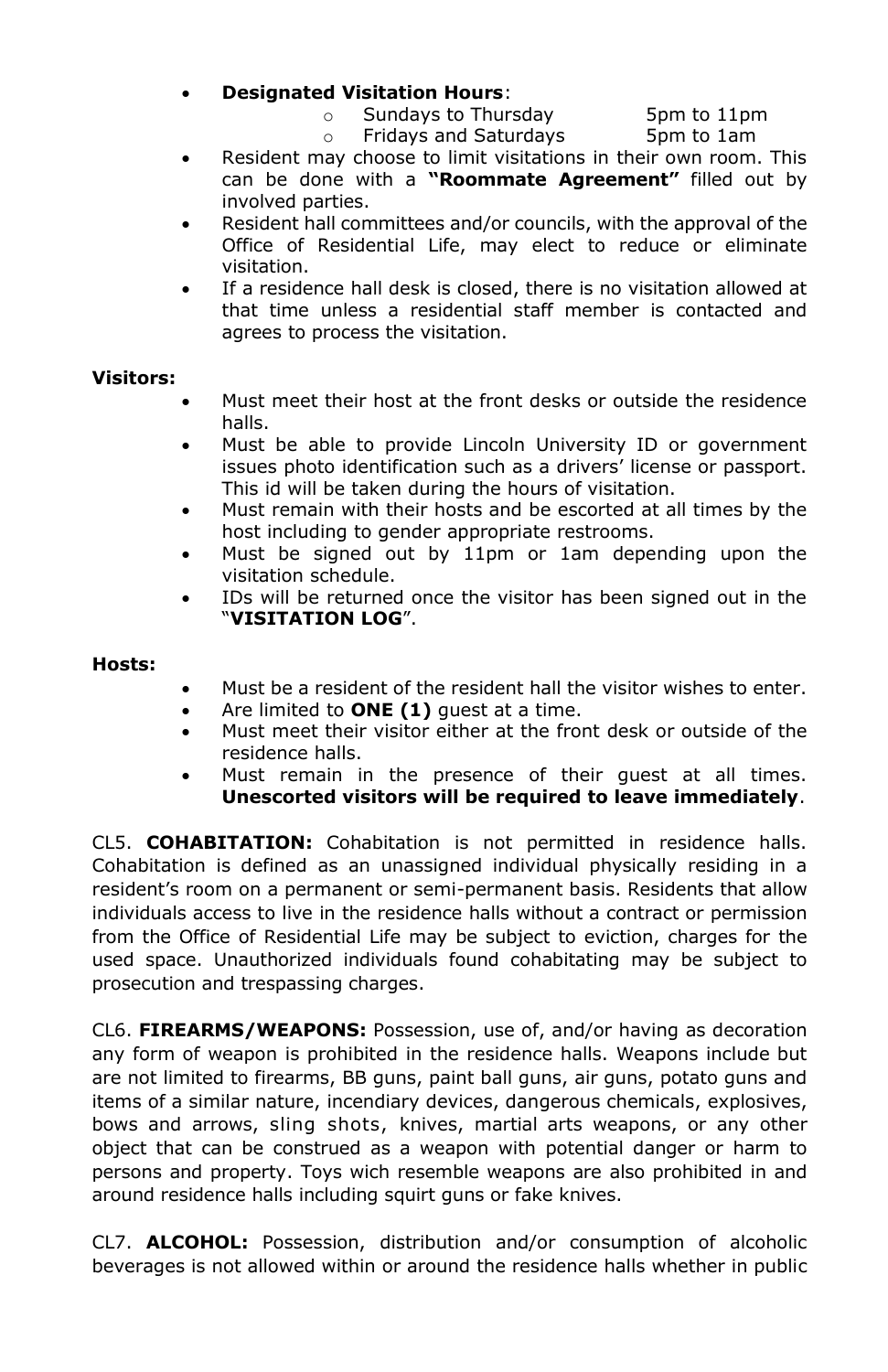or private areas. Alcoholic containers are not allowed; even as decoration in the residence halls. Alcohol-related conduct that ignores the rights of others to a quiet, orderly living environment is not acceptable even if the alcohol was consumed off campus. Alcohol distributed to minors will involve LUPD and possible charges of 'contributing to the delinquency of a minor' and/or 'minor in possession charges'.

CL8. **DRUGS AND ILLEGAL SUBSTANCES:** Possession, distribution, manufacturing, and/or consumption of drugs and/or illegal substances, including marijuana, is strictly prohibited. This includes possession of any drug paraphernalia (whether used or for decoration purposes) and/or any item used to facilitate the illegal use, manufacturing, or distribution. The University may confiscate and retain for evidence any such drugs found in possession of a student or in his/her apartment. Special items, including medical and religious related items, are not allowed and will be removed by staff if found. Hookahs are specifically prohibited. Prescription medication shall be considered an illegal drug if found not to be prescribed to the residents in possession of it. The possession, distribution, manufacturing, and/or consumption of counterfeit drugs is also included in this violation.

CL9. **SMOKING:** Smoking is prohibited in all residence halls, including all breezeways, patios, and walkways and within 15 feet of any exterior door or window. Smoking includes the use of vaping products, pipes, cigarettes, cigars, bongs, and any other item that may be used for the purposes smoking tobacco, marijuana, and alternate plant materials. Signs of smoking in units may result in a **\$150 fine**. Continued smoking violations may increase the fine as well as add the cost to paint the room and clean carpets.

CL10. **HAZING:** All forms of hazing is prohibited in and around the residence halls. Residents may not knowingly engage in hazing either as a perpetrator or a recipient. Residents may not encourage, aid, or assist anyone in the act of hazing. Residents are obligated to report hazing to residential staff. A description of the elements of hazing may be found in the Student Handbook and Code of Student Conduct.

CL11. **HARRASSMENT AND ABUSE:** Residents are to treat all neighbors, room/suite mates, visitors, staff, maintenance staff, custodial staff, university officials, and others with courtesy and respect. Verbal abuse will not be allowed including searing, name-calling or any language offensive or demeaning to another person. Assault and physical violence of any type will not be tolerated. Activities or behavior that is sexual in nature, is unwelcome, and denies or limits a person's ability to participate in or benefit from a program or event is not allowed in the residents halls. Residents are expected to report harassment or abuse to residential staff or the Title IX office.

CL12. **HORSEPLAY:** Resident are prohibited from activities that include, but are not limited to water guns, water balloons, water fights, mud fights, snowball fights, roughhousing, mock fights, and other activities that might damage persons or property or escalate to situations of actual fighting. Running within the residence halls, screaming, or other boisterous conduct is also not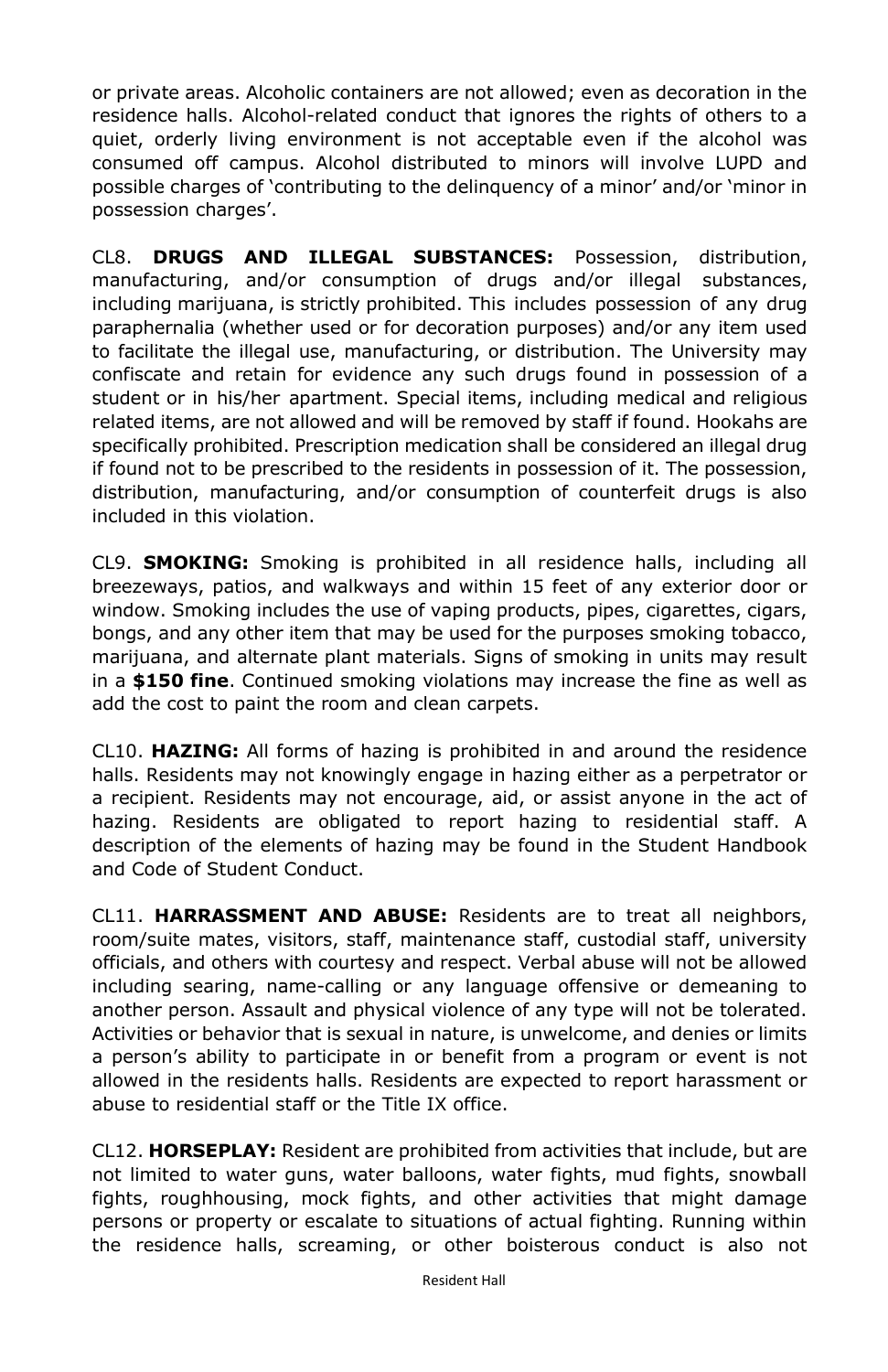permitted. The riding of bicycles, skateboards, roller blades, scooters, and other such items are also prohibited.

Sports activities such as playing ball inside the residence halls is also prohibited and considered horseplay due to possible injury and damages.

CL13. **PRANKS:** Pranking or playing a practical joke on another person is considered a form of harassment and can lead to injury, inappropriate behavior and acts of retaliation that can be detrimental to the community. This being the case, any type of pranking is prohibited in the residence halls.

CL14. **STEALING:** Stealing or attempted stealing, unauthorized possession, misuse or wrongful appropriation, vandalism or malicious destruction, or sale of property belonging to the University, an organization, or a member of the university community (student, faculty, staff and/or visitor) is prohibited. LUPD will become involved and criminal charges may be adjudicated.

CL15. **GAMBLING:** All forms of gambling in which money or items of value are exchanged are prohibited within or around the residence halls.

CL16. **BARBECUE GRILLS:** Personal barbecue grills are not allowed in the residence halls or surrounding areas. Similarly items such as charcoal, briquettes, and flammable fluids are not allowed in residence halls.

CL17. **OPEN FLAMES AND FLAMMABLES:** Incense burners, candles, illumination devices, lanterns, grills, smoking, and other items/behaviors that require an open flam are prohibited in the residence halls. Flammable liquids may not be brought into, used, or stored in the residence halls. This includes, but is not limited to flammable oils, gasoline, kerosene, naphtha, benzene, butane, compressed gasses in canisters, explosives other material deemed hazardous. Fireworks are also prohibited.

CL18. **WARMERS AND BURNERS:** Cooking devices such as burners, George Forman Grills, toaster ovens, and hot plates are not allowed in the apartments/rooms of the residence halls. Residents are required to perform such cooking in the communal kitchens of the residents halls. Microwaves and mini-fridges are allowed.

CL19. **ELECTRICAL:** Residents may not have halogen lamps, octopus lighting, overloaded outlets, or extension cords. Residents may have approved multiplug power strips with a reset button and UL-approved. All cords, plugs, or octopus outlets are not allowed and will be immediately confiscated. Space heaters, electric fireplaces and similar devices are not allowed as well.

CL20. **SPRINKLERS:** Residents are prohibited from touching, hitting, or hanging any items from the sprinkler heads. This may cause the sprinkler system to deploy and residents will be fully responsible for all damages if this occurs whether accidental or intentional. Residents are required to inform residential staff of sprinkler heads that may appear to be leaking or bent.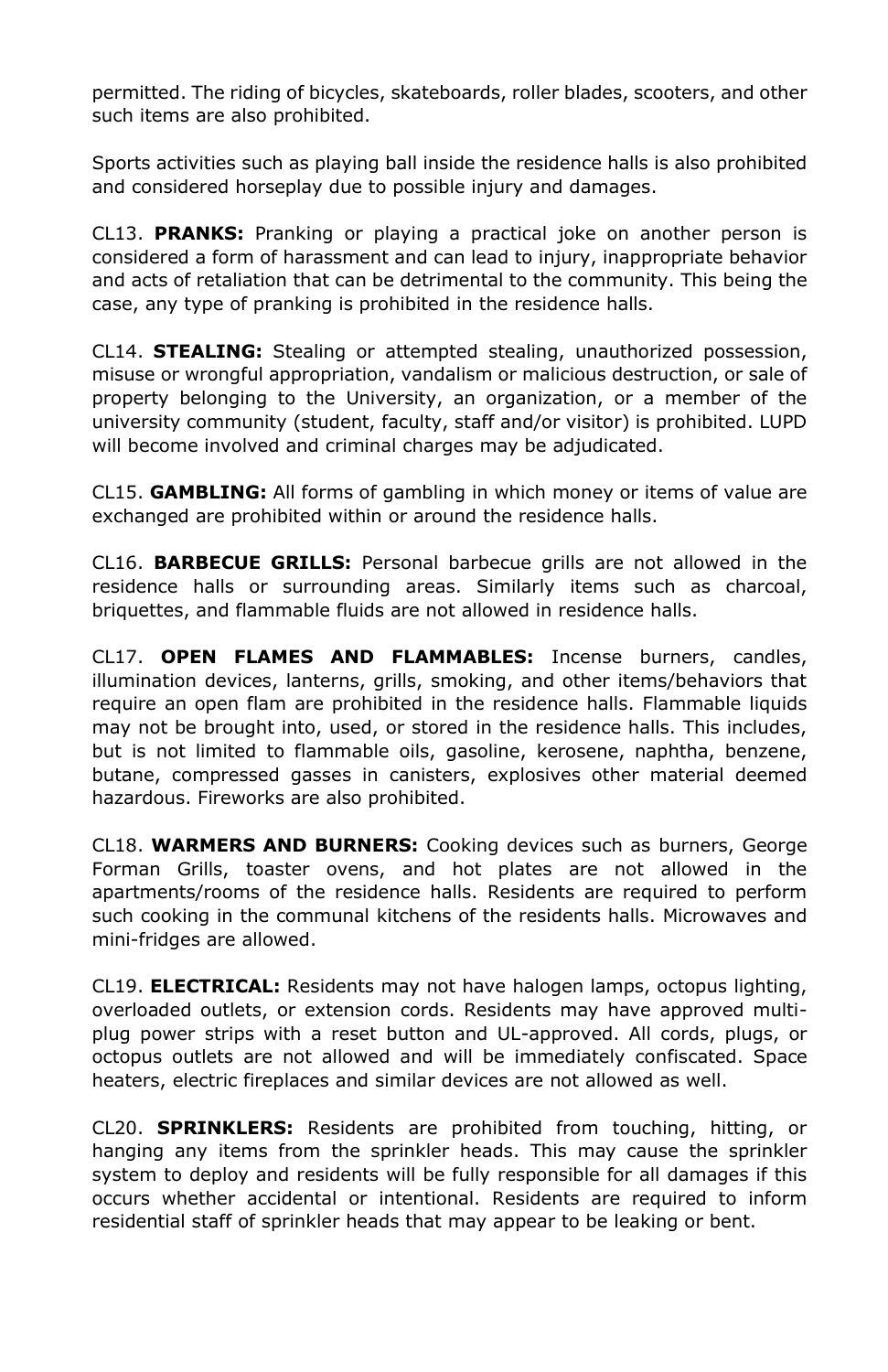CL21. **SMOKE DETECTORS:** Residents will be fined **\$100 each** for every smoke detector in their apartment/room that is tampered with, made inoperable, had the battery taken out, have a bag or dryer sheets placed on it, removed, or is otherwise kept from functioning properly. Repeated offences may result in higher fines or sanctions such as eviction. Residents are expected to report any malfunctioning or dead battery immediately to the residential staff.

CL22. **SURVEILLANCE:** At various locations, there are alarm monitoring and video cameras in place. These are not in place to stop an even in progress. Disruption or blocking of these surveillance is prohibited. Equipment is mechanical and requires humans so it may not always be available or working. Residents should not rely on these systems but take caution to exercise caution for their own safety. Only University staff, authorized security personnel, and LUPD will have rights to access or view this surveillance.

CL23. **FIRE ALARMS** – Residence halls have installed fire alarms in the building. Residents and any visitors/guests are required to immediately leave the building (this includes real alarms, false alarms, and fire drills) when the system sounds. Residents must evacuate to a designated spot away from the building and await instructions from residential staff. Residents may not reenter the residence hall until authorized by the residential staff or fire department; even if the alarm is no longer sounding. Failure to leave may have sanctions such as a fine. EXCEPTION: Residents are not required to leave if there is a test of the fire alarm system and we have notified residents in advance of the test.

CL24. **FALSE ALARMS:** Residents that knowingly cause a false alarm may be subject to fines and criminal prosecution. If the fire department or police department fines the University for repeated false alarms, the charges will be passed on to the resident(s) responsible. Residents may not tamper with any component of the building life safety equipment. Residents that do may be subject to eviction, criminal prosecution, and any charges for damages to the residence halls.

CL25. **ELEVATORS:** Tampering with elevators, including falsely sounding the alarm bell, misuse of emergency phones, forcing the doors or otherwise hindering or threatening elevator operation is extremely dangerous and prohibited. Any persons engaging in such activity will be treated accordingly and could be subject to prosecutions and or eviction.

CL26. **INSURANCE:** The University is not responsible for acquiring and maintaining insurance that covers the residents' personal property or self. The University is not liable to residents or any guests for any damage, injury, or loss to person or property. **Residents are encouraged to obtain their own insurance or seek coverage**, if applicable, under a legal guardians' insurance.

CL27. **ILLNESS:** As residence hall have a great number of individuals living together in close proximity and using the same amenities, it is very important to report to the resident direct and Student Health Service all cases of illness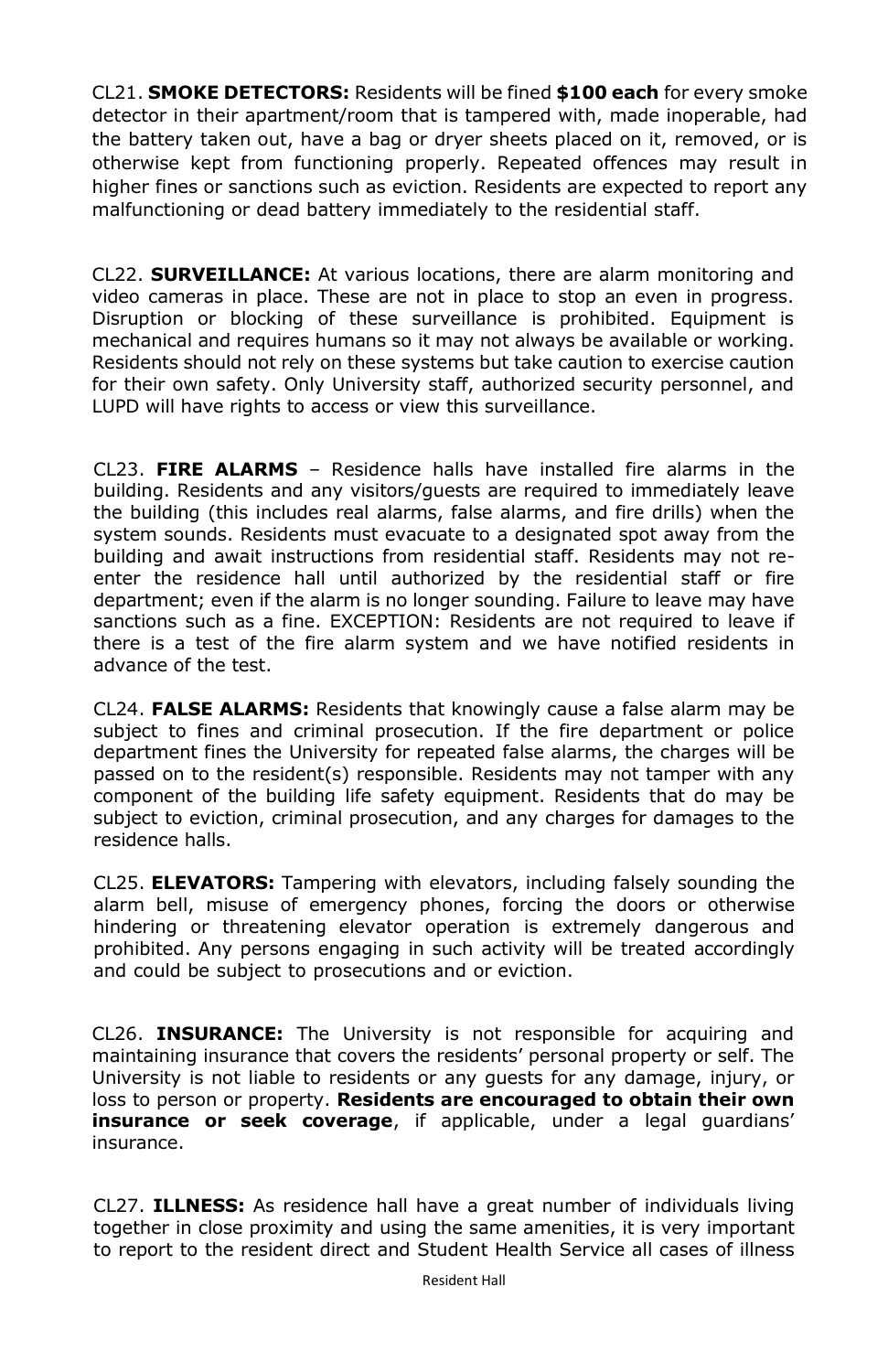or accident. A resident leaving the residence hall for treatment at the Student Health Services Center should report to the resident director or staff assistant if possible. A resident with a contagious condition may be moved temporarily to a quarantined room, or be asked to leave campus until the contagious period has ended.

CL28. **HOVERBOARDS:** Hoverboards are not allowed in residence halls due to safety concerns with the product.

CL29. **Bicycles:** Bicycles are not permitted inside the resident halls per fire code regulations. Similarly any electrical or motorized bicycle, scooter, or other vehicle is not allowed within the residence halls.

CL30. **FALSE OR WITHHELD INFORMATION:** In matters of safety, residents are expected to provide to residential staff, LUPD, the Office of Residential Life, Student Judicial, and other University staff correct and complete information. Knowingly providing false information or withholding information is prohibited. This includes falsely reporting a fire, bomb threat, or other emergency.

CL31. **IDENTIFICATION:** Residents are expected to carry their University ID with them at all times, including in the residence hall. Residents must provide the identification to a university official, faculty or staff, or LUPD officer when asked. Residents must report lost or stolen IDs immediately and ensure a replacement is obtained.

CL32. **DECORATIONS:** Residents are encouraged to make their residence halls feel more like home and may bring in decorations or extra furniture to do so. However, there are restrictions on decorations to help comply with fire codes, prevent damage to the residence halls, and to comply with safety regulations:

- Residents may not deface walls with writing, painting, nails, screws, tacky putty, or glue.
- Residents may not use stickers or decorations with adhesive backs such as glowing star decorations.
- Residents may not use decorations that use tape or adhesive not meant to be removed. Residents are encouraged to use 3M tape damage-free command tape or 3M hooks to hang posters or pictures.
- Residents may use tacks or push pins but not in an excessive amount or on upon doors, cabinets, or furniture.
- Residents may not cover windows with aluminum foil, flags, decorative window film, stickers, plastic, or other items such as for decoration or insulation. Residents may not hang, stick, or erect anything in, on, or about any windows if it can been seen from the outside. The blinds provided should be the only think visible on the outside of windows.
- Residents may hang additional curtains or window treatments with tension rods that can be removed without damage.
- Residents may not erect awning, window guards, planters, or antenna.
- Residents may not decorate with live Christmas or Holiday trees.
- Residents may not decorate with carved or uncarved pumpkins, gourds, or other plants that may rot and attract insects or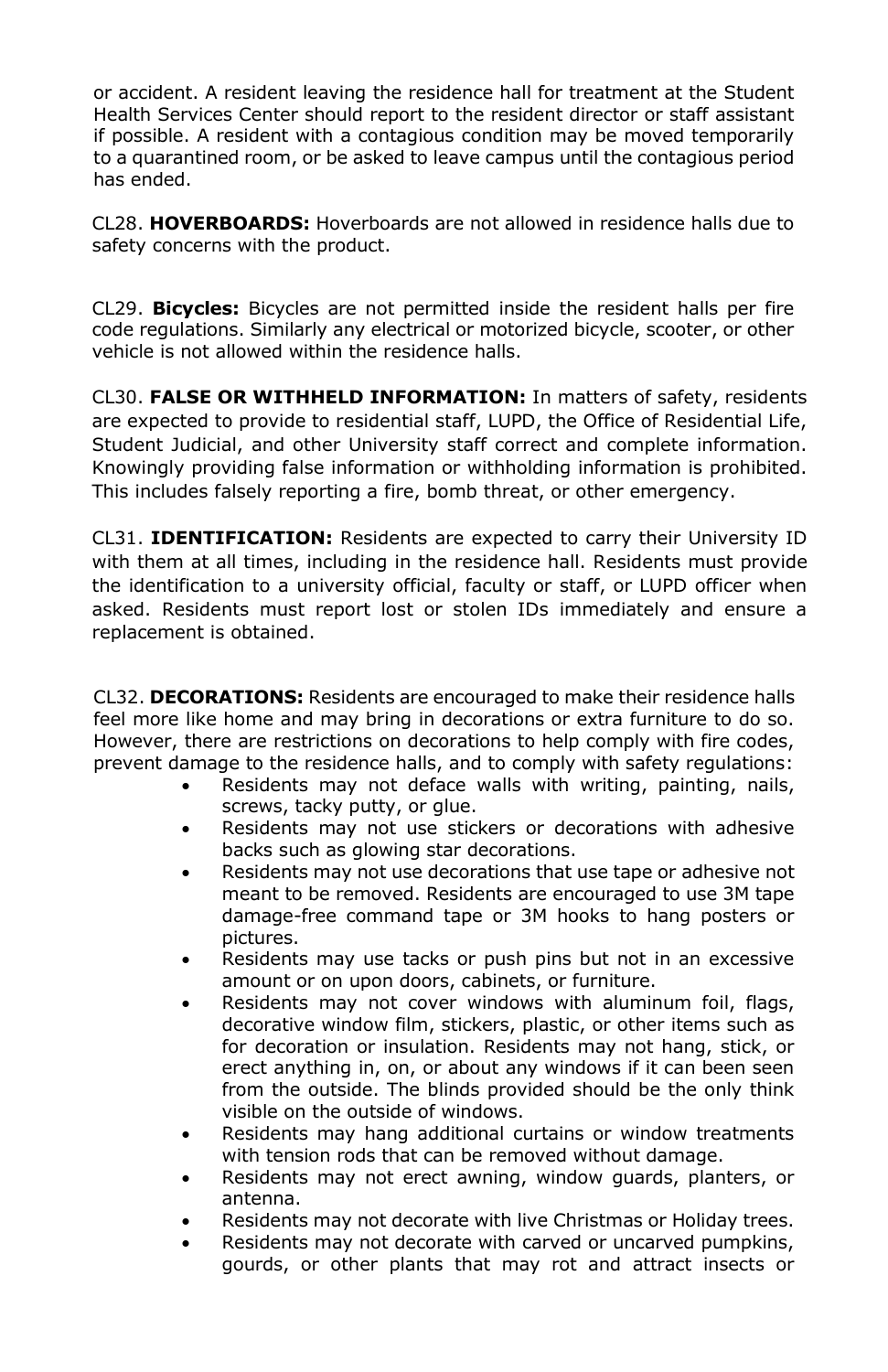CL33. **HEALTH AND SAFETY INSPECTIONS:** Resident apartments/rooms will be inspected during each break and periodically during the year. These inspections are conducted to ensure that maintenance, safety, sanitation and property control requirements are being followed. Items prohibited by law or University policy bay be confiscated and the resident(s) will be subject to disciplinary action.

CL34. **CLEANLINESS:** Resident must maintain the apartment in a clean, orderly, and sanitary condition at all times. Unclean conditions may create an unhealthy environment and attract rodents or insects.

- Resident must have food not currently being consumed or cooked in sealed containers. Sinks may not have standing water or dirty dishes at any time other than when currently cleaning said dishes.
- Trash must be in tightly closed plastic bags and deposited in either the trash rooms or dumpsters provided. Trash inside the apartments/rooms must be in trash cans or tightly closed plastic bags. Excessive amounts of trash are not allowed.
- The bedrooms and common areas must be kept in generally clean condition with hard surfaces wiped down; floors swept, mopped, or vacuumed as applicable, and clothing and other items picked up off the floor.
- Pathways to the exits and windows may not be blocked or have excessive amounts of trash, clothing, linen, or other items that can prevent a quick exit in case of an evacuation.
- Appliances, if applicable, must be kept in a sanitary condition.

CL35. **ROOM INSPECTIONS:** Maintenance, property inventory, safety and sanitation inspections will be held monthly designated residential staff. Every possible effort will be made to conduct such inspections while the assigned resident is present. At that time, the resident will be fully apprised of his/her rights and of the purpose of the inspection.

Unannounced safety inspections will be conducted at the direction of the Director of Residential Life with the assistance of LUPD and residence hall staff. Any banned or prohibited item(s) found in a resident's room (e.g. candles, incense, extension cords, food preparation appliances other than the microwave, cigarettes, alcohol, drugs and/or drug paraphernalia, and any item that meets the definition of a weapon) are subject to university and/or legal sanctions. Fines may also be assessed for violation of the housing rules and regulations (e.g. tampering with a smoke detector, etc.). Charges may be filed against a resident by the LUPD when they are in violation of the law.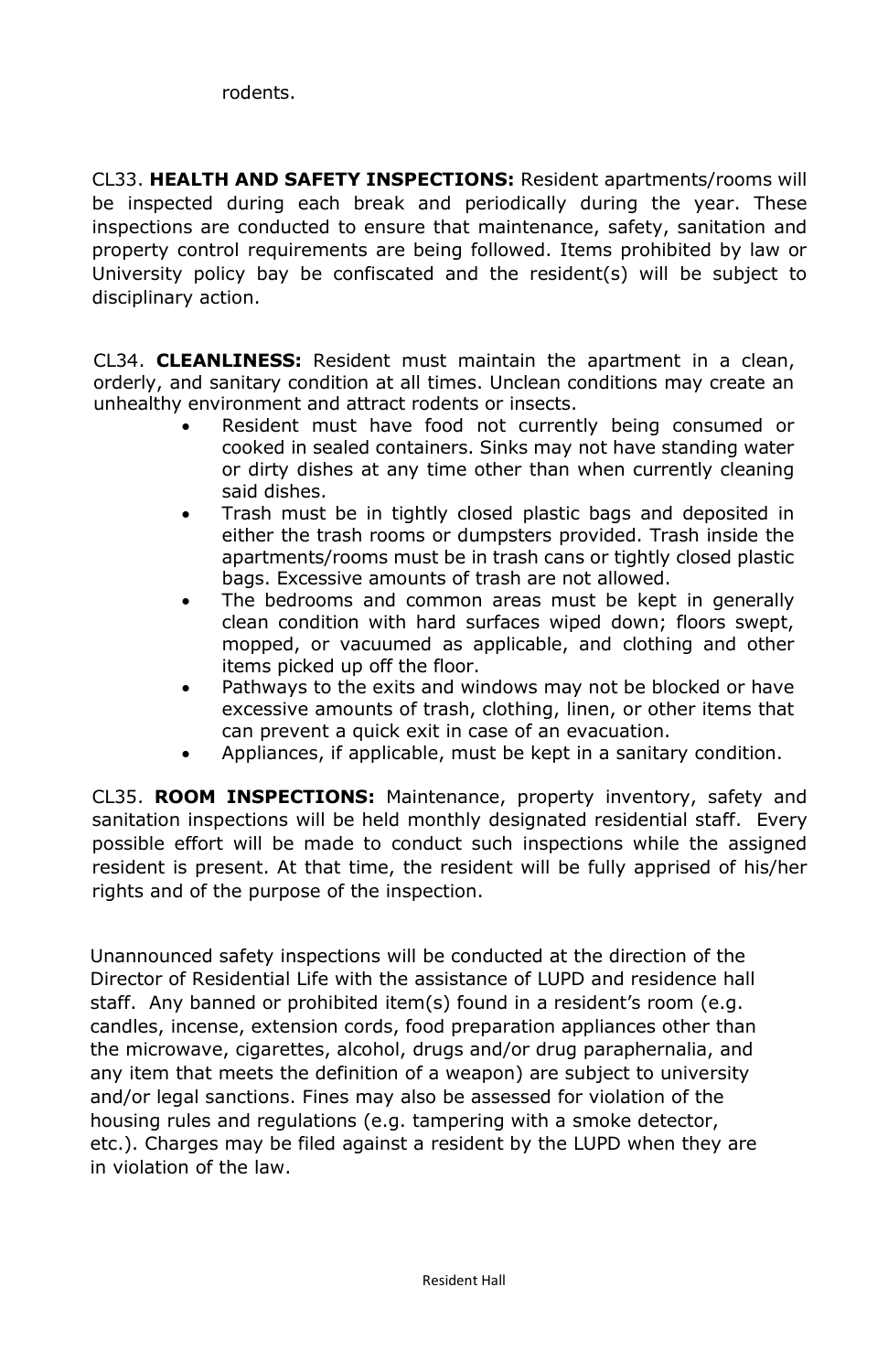Off-campus authorities may not gain room entrance to search a student's room without a search warrant (executed by a magistrate court judge) except in the case of "hot pursuit" by any law enforcement agency. U.S. Treasury Department agents and FBI agents are the only exception to the above requirements for a valid search warrant (federal law).

CL36. **SOLICITATION:** Solicitation and the selling of items by residents, organizations, or non-residents without prior written permission from the Office of Residential Life is prohibited within the residence halls. This includes running a business or store in which good or services are exchanged for money, goods, or services. Going door to door, posting flyers or other items without university permission, and distributing pamphlets or other materials is considered solicitation as well.

CL37. **MAIL:** Resident mail is delivered to first to the Mail Room located at 120 Schweich Hall. Letter are then distributed to residence halls and placed in mailboxes. Packages for residents may be picked up during the non-holiday weekdays by going to the Mail Room with your Student ID. Residents are responsible for making sure all mail is addressed correctly and information updated upon leaving or changing room assignments. The University is not responsible for any returned or damaged mail.

CL38. **POSTINGS IN RESIDENCE HALLS:** No resident, organization, university entity, non-resident, or other entities or individuals may post flyers, advertisements, or other items without the express permission of the Office of Residential Life. In order to be approved to post items in the residence halls the following guidelines must be adhered to:

- All materials posted must be approved by the Director of Residential Life or the authorized designee.
- The materials must be stamped or initialed by the Director of Residential Life or the authorized designee.
- The materials will be posted in approved areas by the residential staff themselves.
- The number of materials may be limited in number based upon the size of the residence halls.
- Posters must utilize appropriate 3M adhesive products such as masking tape or blue painters tape. **Duct, Scotch, electrical or packing tape and putty tack are prohibited.** This adhesive material must be provided.
- Postings are not allowed on outside doors or windows.
- No materials may be suspended from, attached to, or draped from the ceiling.
- Materials promoting or displaying any tobacco, alcohol, or manufacturers of such items, illegal drugs or use offensive language or pornographic images will not be posted.
- Materials posted without permission will be taken down.
- Materials posted will remain up for no more than two weeks.

CL39. **FAILURE TO COMPLY:** Residents must comply with all written and verbal requests and instructions from residential staff and University officials.

CL40. **LOITERING:** No one shall be permitted to loiter in any of the common areas or parking lots outside of the residence halls.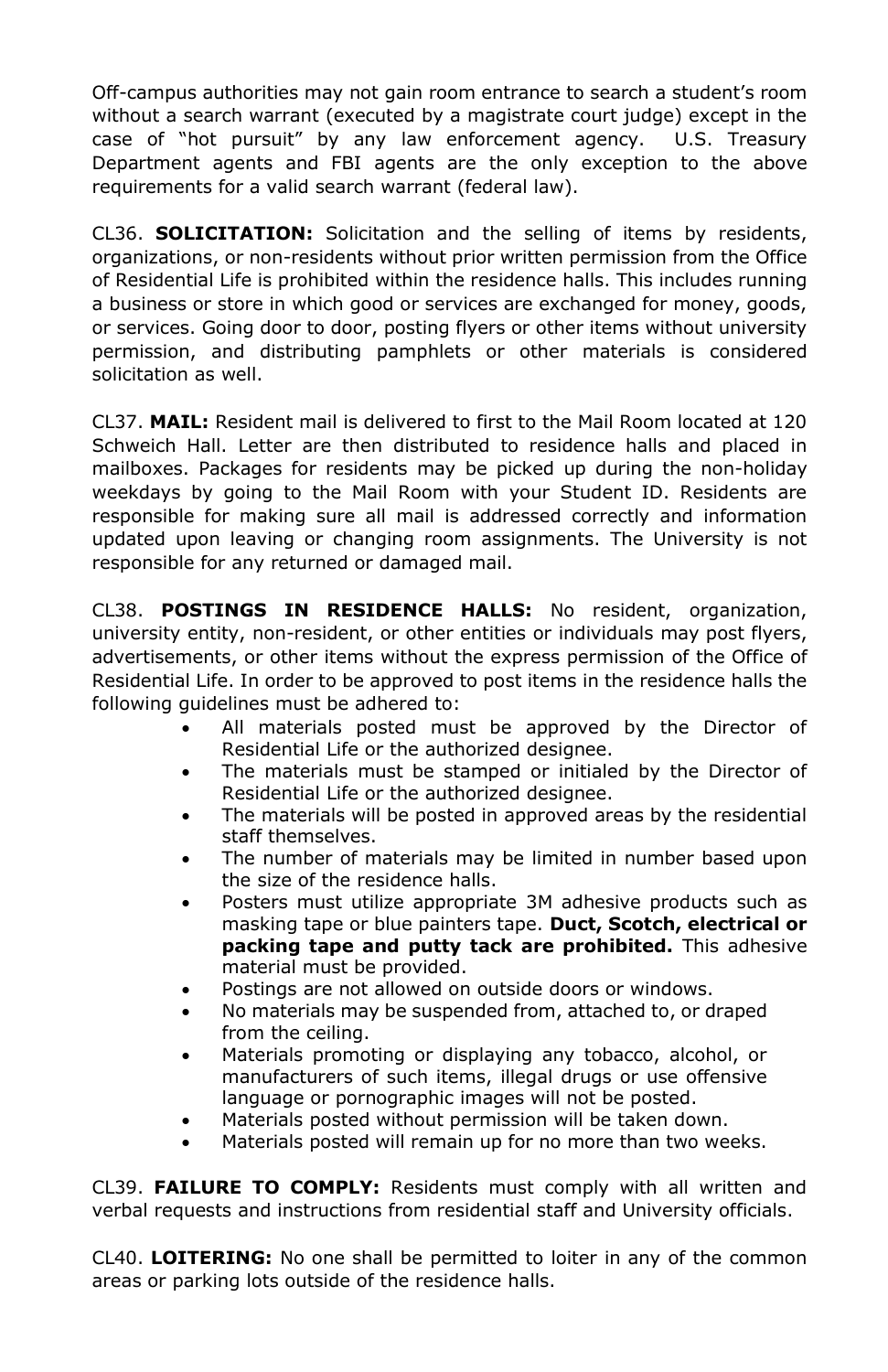CL41. **PETS:** There is a strict no pet policy in the Residence Halls. Service animals are not pets and have their own requirements and regulations. Contact the Office of Residential Life for more information.

CL42. **SERVICE ANIMALS:** Service animals and Emotional Support Animals may be allowed with some restrictions. All animals must be registered and approved by Student Health Services and Office of Residential Life **before** the animal is brought. The University reserves the right to place size and species restrictions on animals as well as ban any that cause a Health or Safety concern. Similarly the University reserves the right to ban animals displaying destructive behavior, illness, disruptive behaviors, noise violations, or unclean conditions. The university will not charge an extra deposit for Service or Support animals but may require additional cleaning or damage costs if the residence halls are damaged by the animal. Contact the Office of Residential Life for more information.

CL43. **MINOR CHILDREN:** Residence halls are learning environments and any children of visitors/guests must be supervised by an adult at all times.

CL44. **MARRIED STUDENTS:** The University does not have facilities for married students and/or families.

CL45. **VANDALISM:** Participation in activities that causes damage to public or private property is prohibited. Residents can be held responsible for any replacement cost, cleaning fee, and/or repair costs as designated by the University. Vandalism incudes, but is not limited to, graffiti, tampering with fire equipment, destruction of property, misuse of equipment, and other activities that purposefully cause the need for cleaning or repairs.

CL46. **WINDOWS AND SAFETY:** Residents are prohibited from removing window screens and dropping or hanging items out of windows. Residents may not walk on or place any item on ledges of sunshades. Residents may not tamper with or remove security features that prevent windows from opening all the way.

CL47. **NOISE:** Residents must be respectful of the rights of others and help maintain an environment conductive to learning within the residence halls. High volume sounds from televisions, gaming systems, home and car stereos, tape decks, computers, and musical instruments are prohibited. If another person can hear the resident's stereo, voices, or any other form of sound from outside the assigned space, door, window, or through the walls/floor/ceilings, then the resident is infringing on the rights of others. Headphones are strongly encouraged. Repeat offence may result in the student being required to remove the equipment of instrument permanently from the residence halls.

CL48. **COURTESY HOURS:** Residence halls have 24 courtesy hours including breaks, non-class days, and other university closures. Courtesy hours can be defined as conditions under which noise will not be disruptive or disturbing to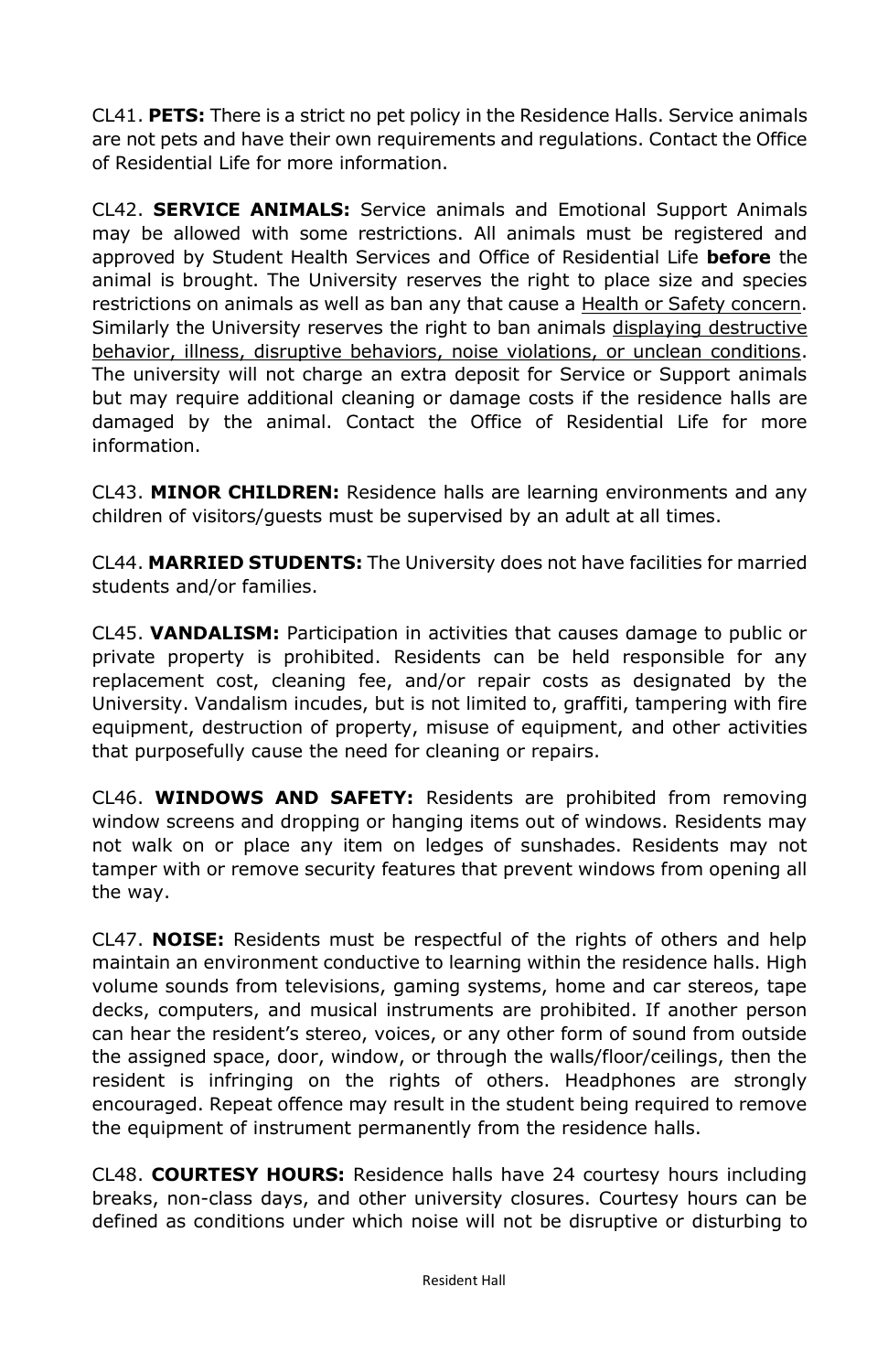either students or staff. If asked to discontinue a noise by fellow residents or residential staff, the resident must comply.

CL49. **QUIET HOURS:** Quest hours are hours are defined as conditions under which virtually no controllable noise is discernible from an individual, a residence hall room, study lounge or living corridor. Quiet hours exist within each residence hall as follows:

- Weekdays 8:00 p.m. 10:00 a.m. (Sunday through Thursday)
- Weekends 10:00 p.m. 10:00 a.m. (Friday through Saturday)
- During the semester final exam period, 24- hour quiet hours begin at 12:00 midnight on the Friday preceding the exam week and remain in effect until the close of the semester.
- On long vacation weekends (e.g., a Monday holiday), the weekend hours will be in effect until the night before classes begin.
- Weekday quiet hours do not change for mid-week holidays (e.g., Veteran's Day) or during break housing periods.

Failure to abide by established quiet hours will result in disciplinary action being taken.

CL50. **ROOMMATE AND NEIGHBOR COUNSELING:** Conflicts occur due to a lack of communication between people and resistance to compromise. All residents agree to follow the ROOMMATE/NEIGHBOR CONFLICT RESOLUTION process:

- A. The complaining resident discusses the problem with residential staff; staff will give tips on how to talk with the roommate/neighbor; the complaining resident addresses the concern directly with the roommate/neighbor.
- B. Our staff will follow up with the complaining resident. If the problem remains, a resolution meeting is held among apartment/neighbors and residential staff. A roommate/neighbor contract may be formulated to help negotiate a compromise and a **"Roommate Agreement"** may be required to be filled out by involved parties.
- C. Residential staff will follow-up and revise the roommate/neighbor contract if needed.
- D. Only after our staff feels that the roommate/neighbor resolution process has been given a chance will changes in apartment assignments be considered. Failure to get along is not grounds for lease termination.

Roommates/neighbors electing not to work through this prescribed resolution process will be assessed a **\$50.00 transfer fee** to change apartment/rooms, if apartment availability allows. Residents will also owe any difference in room prices due to the transfer.

In order to encourage roommates and neighbors to get along, there is a room change freeze for the first **30 days** of each academic semester as well as the summer term.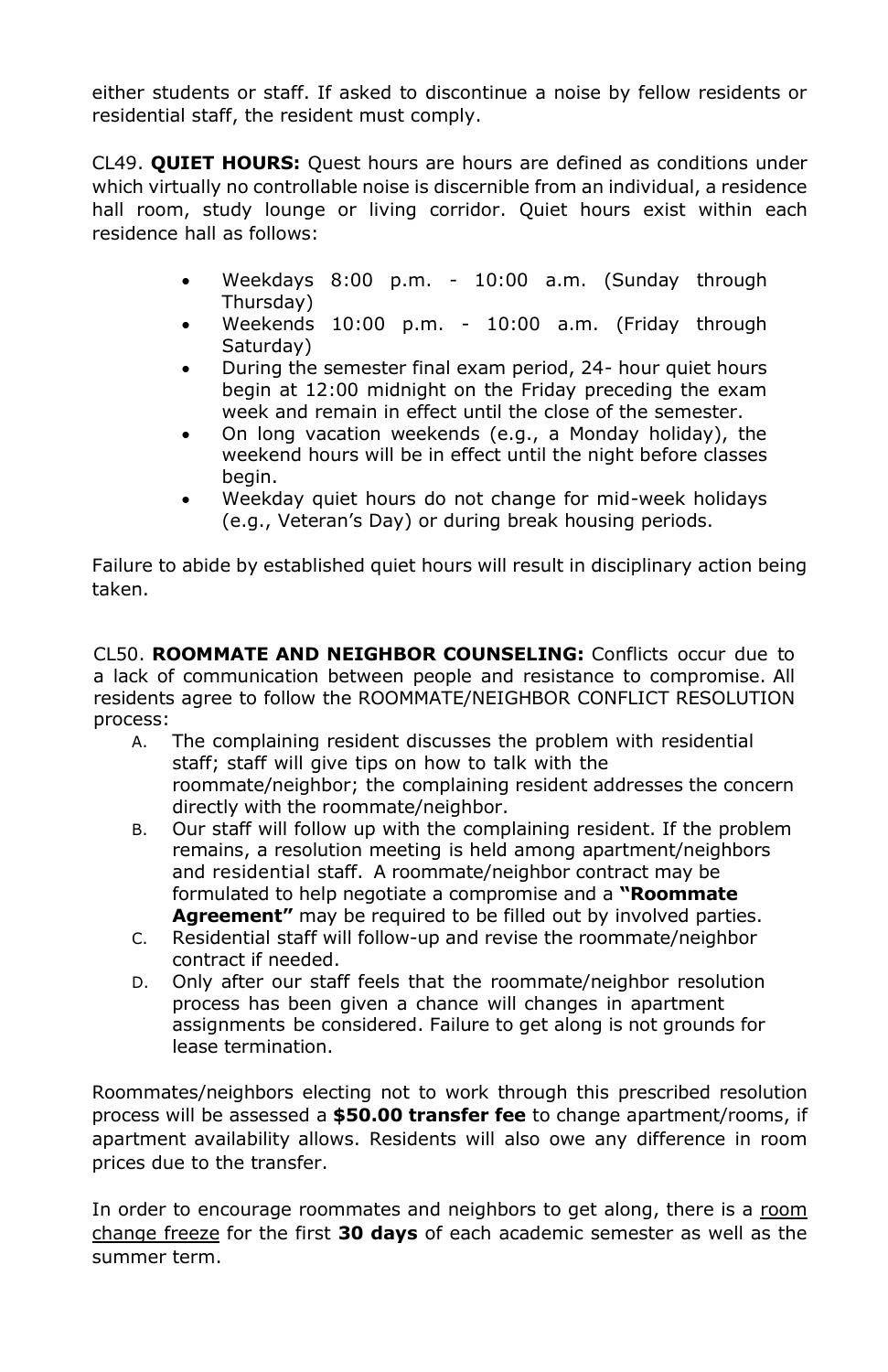CL51. **COMMUNAL KITCHENS:** Residents are responsible for the cleaning and proper use of the communal kitchens in the residence halls that have them. These areas are a privilege and the use of them may be revoked or altered by residential life staff as deemed necessary. Residents must immediately clean up after each use, not leave appliances in use unattended, not use the equipment for anything other than cooking food, not leave burners on, and whenever possible try to prevent the burning of food. Residents that do not follow the expected guidelines for proper use of the kitchens may be subject to a **\$100 fine** and/or loss of privileges.

CL52. **COMMUNAL LOUNGES AND STUDY ROOMS:** Lounges and study rooms are provided and maintained for the mutual use and enjoyment of residents. Lounges and Study rooms may not be reserved without the permission of the resident director or Director of Residential Life. Events held specifically by residents must be approved by the resident director and these events must adhere to all rules and regulations. Neither money nor items of value may be exchanged or collected for participation of these events. The University reserved the right to shut down such events for any reason deemed necessary and at the discretion of the residential staff.

Individuals responsible for causing damages in these areas and other areas of the residence halls will be assessed repair or replacement charges. If specific individuals cannot be identified for damages, the University may choose to assess charges of all residents of the wing, floor, or building that would be deemed responsible.

CL53. **NOTICES:** Residents will receive notices about policy changes, rules and regulations, residence hall procedures, and other items in a number of ways. This will include flyers, bulletin boards, door postings, letters left in assigned bed spaces, and to the Lincoln University e-mail account. It is the resident's responsibility to read and adhere to these notices and to check the email account daily. Failure to read the notices, does not relieve the resident of the obligation to comply with notices. Residents may ask for clarification of notices from residential staff as well as the Office of Residential Life.

CL54. **KEYS:** Room and entrance keys may not be transferred or duplicated. Residents are responsible for returning all keys upon termination of contract. Room keys that are not returned, or that have been reported lost or stolen, constitute a security risk and will automatically result in a lock being rekeyed. Lock rekeying will be completed at the student's expense. During the Winter Break, all keys must be turned in at the front desk of your respective hall. Any keys not returned will result in a charge being placed on the student's account of not less than **\$75.00 per key**. If a lock change is deemed necessary, the resident or residents responsible will be charged an addition **\$50** for the core change.

CL55. **TRESSPASS:** Resident may not access or make use of any area of the residence halls that have not been assigned to them and are not considered common areas of an apartment or room. Similarly, residents may not use the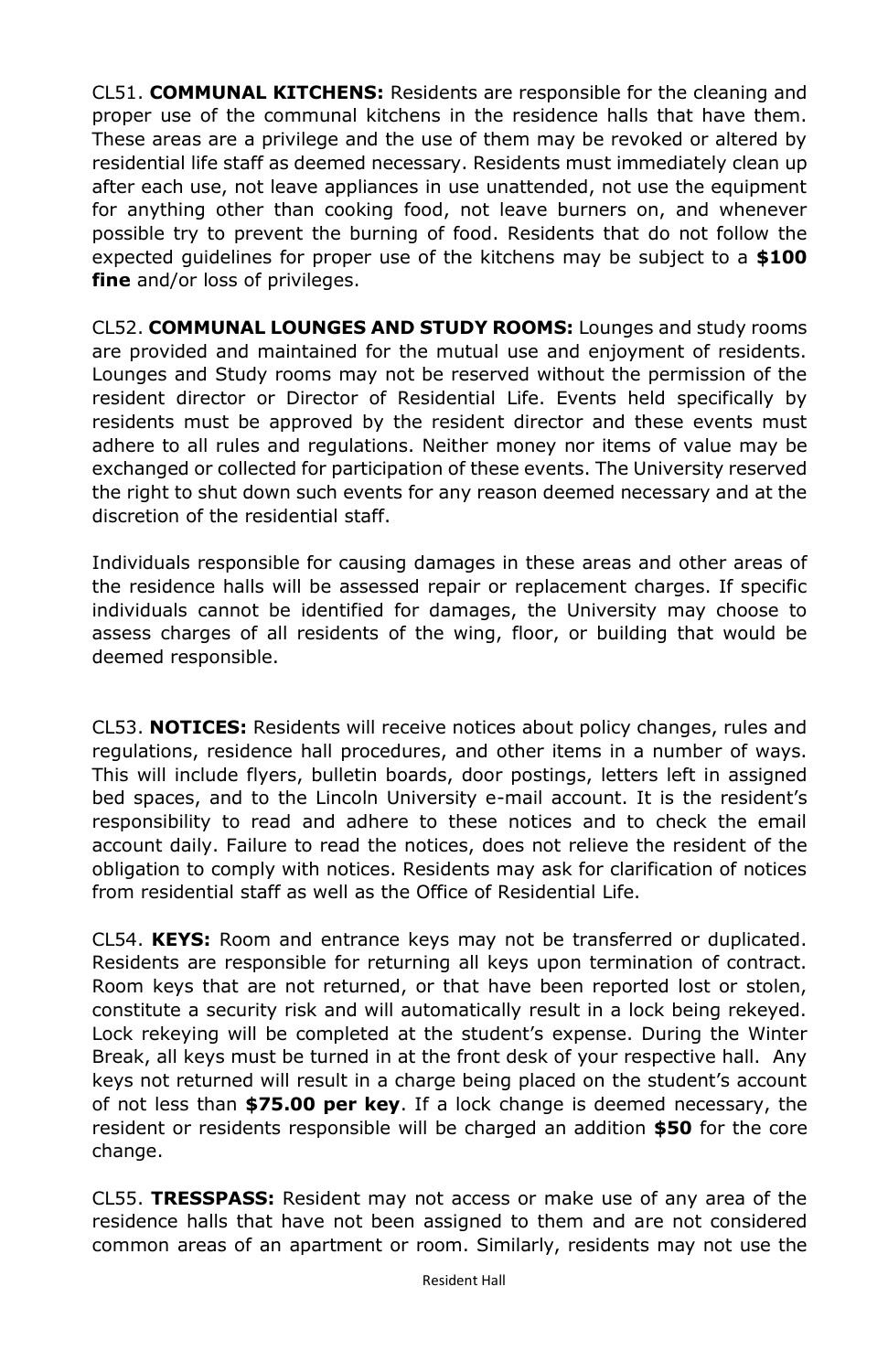empty apartment, room, bed, closet, dresser, desk, etc… that is currently empty awaiting placement of a student. Furthermore, **resident may not provide to another individual their own keys, access card, or access codes** to any area of the residence halls.

CL56. **ROOM ASSIGNMENTS:** Residents may only occupy bed space assigned to them. Residents are not allowed to change assignments on their own. A change in room assignment is made only through re-assignment by the appropriate resident director, as approved by the Director of Residential Life. A **"ROOM CHANGE REQUEST FORM"** is available from the resident director or Office of Residential Life. Requested room changes may result in an increase or decrease of room charges depending upon approval. The University also reserves the right to change the room assignment and require the student to move to other accommodations when it is deemed necessary, in which case, the student's account shall be credited or charged with any difference in room rates.

CL57. **MOVE-IN:** A **"ROOM CONDITION REPORT"** will be provided to the resident at the time of moving in. This form must be filled out and returned immediately the same day. The resident must note in writing of any defects or damages to the room,fixtures, appliances and furniture, if any. Otherwise the assigned space, will be considered to be in a clean, safe and good working condition and the resident will be responsible for defects or damages occurred during their stay.

CL58. **LATE STAY:** Residential spaces must be vacated and personal property removed within **24 hours** after the resident's last scheduled final examination /academic commitment or by 2:00 p.m. on the day the official closing date of the Residence Halls; whichever is earlier. Those residents that are attending graduation or other official university function may apply for a late check out. Residents may fill out a **"Late Stay Request Form"** with the Office of Residential Life at least two weeks before the official closing date of the Residence Hall. There may be a fee associated with any approved official late stay request. Failure to apply for a late stay may designate the resident as a HOLDOVER.

CL59. **BREAK PERIODS:** Residents may apply to stay in the Residence Halls during Fall (Thanksgiving), Winter, or Spring Breaks with a **"Break Stay Application Form"** from the Office of Residential Life at least one week before the official break closing period. There may be a fee associated with any approved break stay request. Failure to apply for a break stay may designate the resident as a HOLDOVER.

CL60. **HOLDOVER:** Unauthorized occupancy after the Residence Halls have closed is subject to sanctions including but not limited to a daily rate charge of at least \$100 per day, an Improper Check-Out fine, referral to Student Judicial and/or LUPD. The University reserves the right to take back possession of the assigned space and may change locks and/or move possessions to storage for the resident to collect before disposal after thirty (30) days.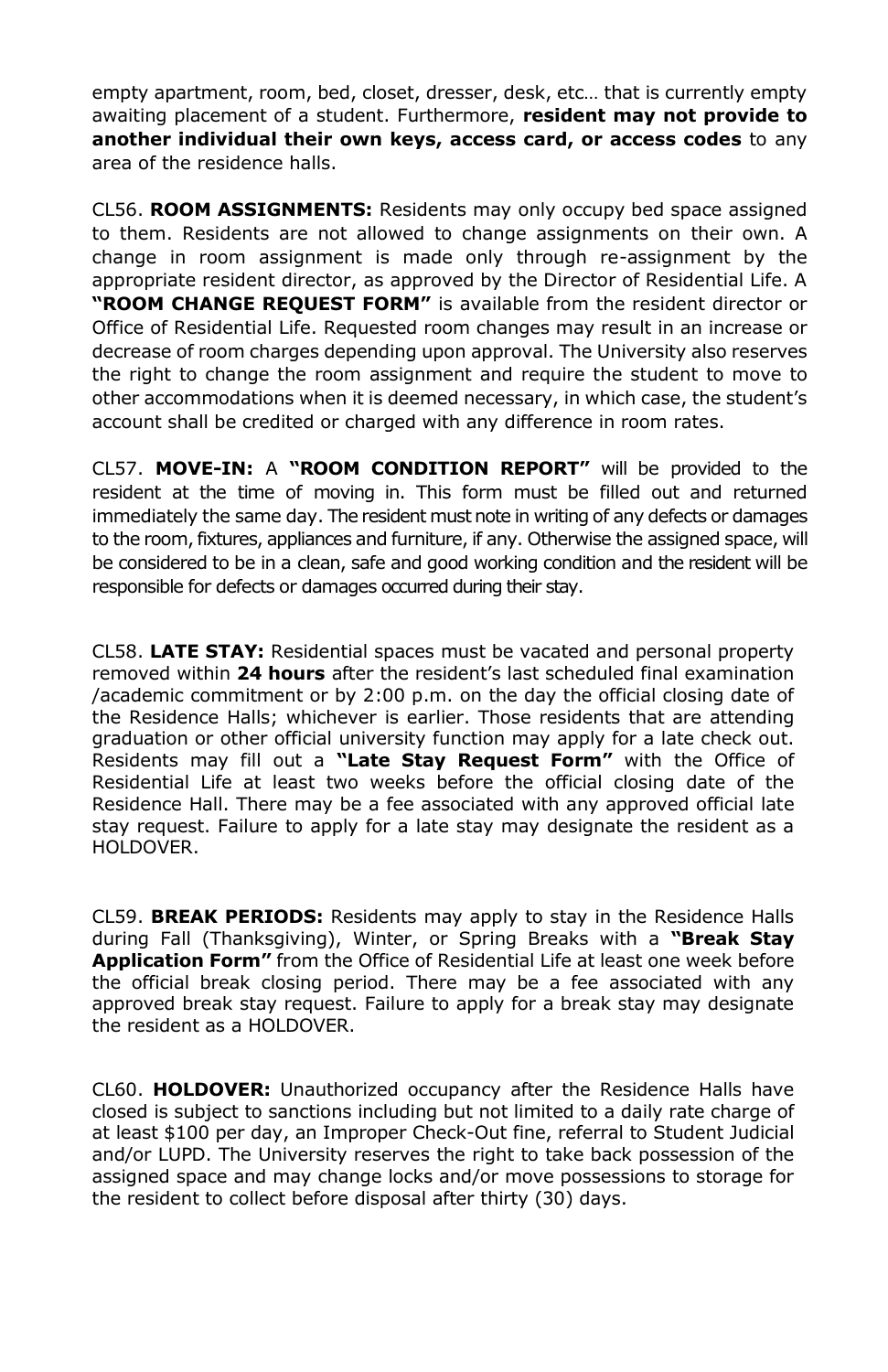CL61. **CONSOLODATION:** University Housing has the right to maximize the occupancy of its residence halls in order to make efficient use of the facilities. As such, it may be necessary to consolidate vacancies. Residents without roommates, for whatever reason, may be given the option to designate their room a private, at an additional pro-rated cost, or be placed in a room with other residents needing to consolidate. It is important that the resident retaining their space be courteous and helpful as they welcome their new roommate. The university reserves the right to continue booking residents throughout the year.

CL62. **SUMMER ACCOMMODATION:** Not all residence halls or university owned/managed off campus housing may be open during the academic year. Likewise, some residence halls will be shut down for summer or turns. The university reserved the right to change or alter resident assignment or request a residence hall change to accommodate a turn of an entire building.

CL63. **MOVE-OUT:** The resident must check-out with residence hall staff by appointment or using the express check-out method when transferring assigned spaces or when leaving the residence halls for break or end of contract. The resident is responsible to leave the assigned space and common areas in the same condition as when received; i.e. in a good, clean and sanitary condition, reasonable wear and tear excepted, including removing all trash and returning furniture (as applicable) to its original placement. The resident must also surrender all keys issued by the residence halls. Failure to clean or return keys will result in charges as will any damage beyond reasonable wear and tear. Failure to properly check out may result in an **Improper Check-Out** fine of at least **\$150**.

CL64. **IMPROPER CHECK-OUT:** Any resident failing to properly check out will be charged a **\$150 fine** and any applicable fees for room damages and/or lost keys. Proper check out includes the removal of all personal belongings from the resident's room. In the event this does not take place, residence hall staff will inventory, pack and donate to charity or dispose of the resident's belongings. An addition charge of **\$50 per large item** such as a mini-fridge or nonuniversity furniture will be placed on the student account. If items are left on property, any items left beyond **24-hour** time period will be considered trash or abandoned.

CL65. **UTILITIES:** Residents are not allowed to terminate, change, add or alter the utilities or utility providers for any assigned space in any residence hall or university owned/managed off campus property without the express written approval of the Director of Residential Life or designated representative. Residents are also not allowed to affix or have affixed satellite dishes, antenna, or similar devices to the property or grounds surrounding of any residence hall or university owned/managed off campus property.

CL66. **FURNITURE AND APPLICABLE APPLIANCES:** Residents assume full responsibility for items furnished by the University in the assigned spaces. Furniture, appliances, and other items must be returned to the university in as good condition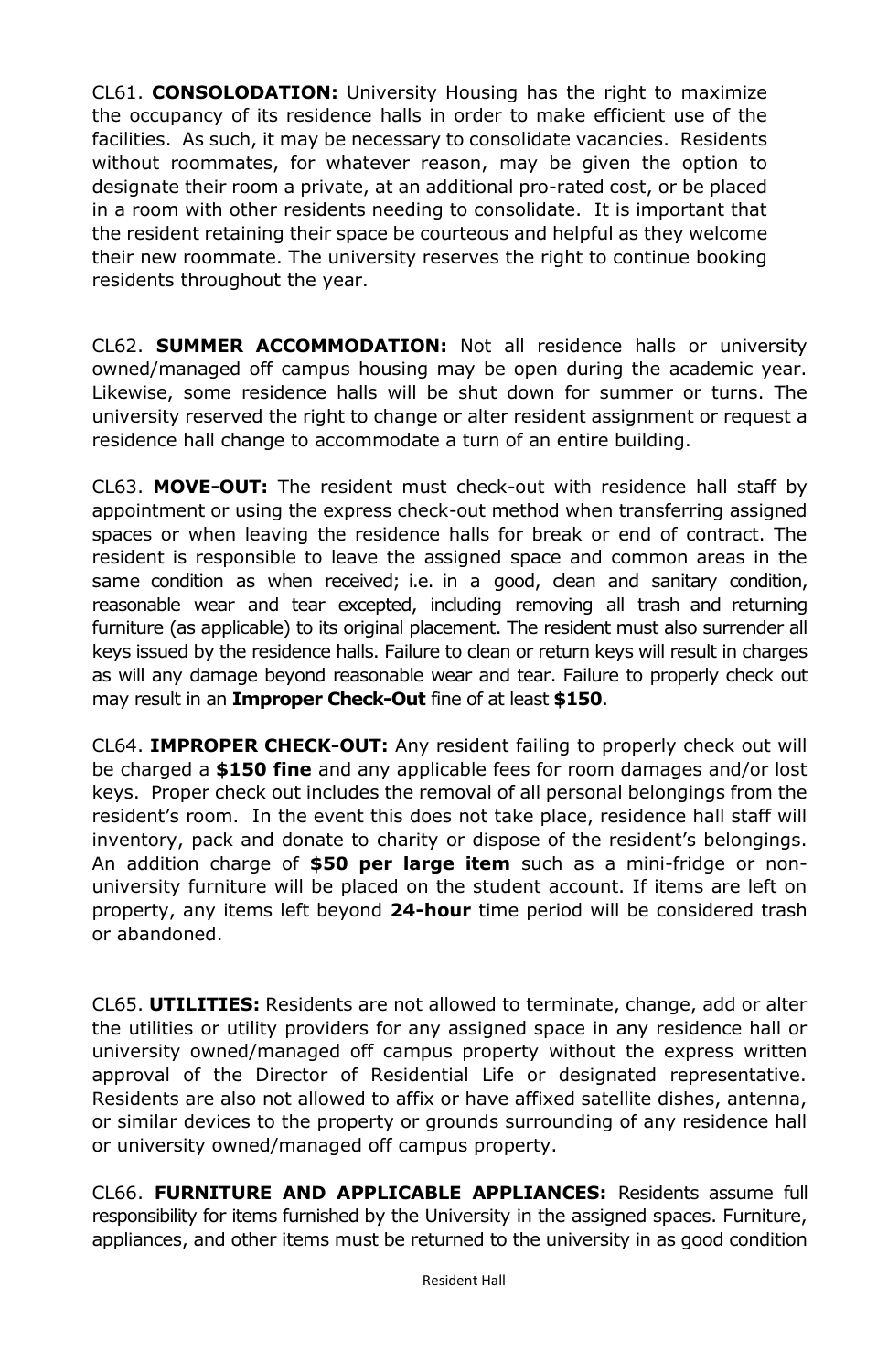as when received. The resident is responsible for returning all furniture to its original position before leaving. Furniture and other items cannot be removed from the assigned spaces without our written consent. No furniture is to be placed outside of the rooms in any hallways, pathways, walkways, lounges, or areas outside the buildings. Removing any furniture, appliances, or other such items belonging in the assigned spaces will result sanctions such as a **\$50 fine** and/or referral to Student Judicial. Residents are responsible for any damages or cleaning charges and must respect any furniture, appliances, or other university items. Residents will be held accountable for the costs of repair or replacement, as determined by the University. Furniture, appliances, and other items that are within common areas of the building or assigned spaces may similarly not be removed or moved by the residents. If such items that belong in common rooms or lounges are found in a resident space, a **\$50 fine** and/or referral to Student Judicial.

CL67. **MAINTENANCE:** Residents are not allowed to perform any repairs, painting, wall papering, electrical changes, or other alterations. Residents cannot change or add any lock without prior written consent from the Office of Residential Life.

Residents must report any issues to the Residential Staff so that a work request may be submitted and University vendors may make repairs. Failure to notify staff of needed repairs that result in further damages to the residence hall, may result in sanctions including but not limited to the resident being held responsible for costs. Residents must report potential or suspected mildew, mold, HVAC issues, plumbing problems, signs of water leaks, or water infiltration. The University will respond in accordance with state law to repair or remedy the situation as necessary.

The University reserves the right to, with or without notice, temporarily turn off equipment and interrupt utilities to avoid property damage or to perform work requiring such interruption as determined in our sole judgment. The University will not be liable for any inconvenience, discomfort, disruptions or interference when making repairs, alterations or improvements. If the resident requests any repairs, they will be done during usual working hours.

CL68. **NETWORK USE POLICY:** Residents are provided use of the internet within the residence halls. Residents take full responsibility on how they choose to use this internet. However some restrictions will be applied:

- Network resources shall not be used for any illegal or criminal purpose.
- No computer system is to be used as a staging ground to crack other systems.
- Use of invasive software, such as "worms" and "viruses" destructive to computer systems, is unethical and illegal
- Unauthorized attempts to gain root access or access to any account not belonging to the user are prohibited.
- Unauthorized access to restricted databases is prohibited.
- Any user who finds a possible security hole on any system is obliged to report it to the system administrators.
- Unauthorized access to use, read, of change contents of files not belonging to the resident.
- Sending obscene or abusive messages, cyber bullying, and misuse of